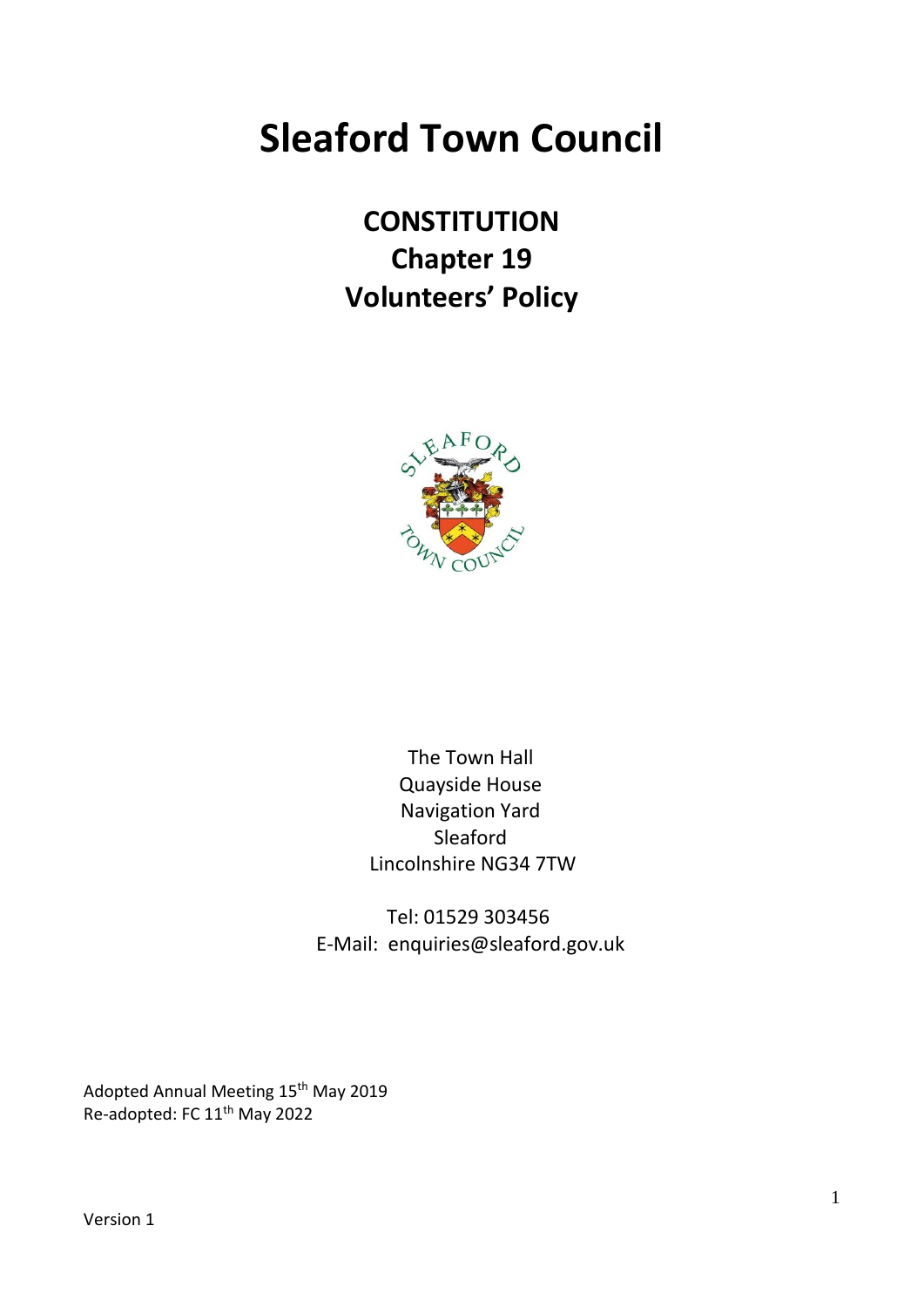# **VOLUNTEERS' POLICY**

# **1. INTRODUCTION**

This policy has been prepared for the benefit of individuals/ members of the public who may volunteer their time for Sleaford Town Council. The Town Council appreciated that volunteers contribute valuable assistance and experience and in turn can themselves gain valuable working experiences. Sleaford Town Council wishes to encourage the participation of volunteers under supervision, whilst ensuring the safety and security of all parties.

# **2. A VOLUNTEER**

This is someone who freely undertakes to perform a service task or function that is not normally or traditionally performed as a full time job, and who does so without financial reward.

## **3. RECRUITMENT & SELECTION**

It is important to match to the volunteer to the work/task involved, and therefore prospective volunteers should be subject to references and an interview in all cases. Where the volunteer is going to be in contact with vulnerable groups or individuals, it will be necessary to obtain a criminal record disclosure check with the Disclosure & Barring Service.

## **4. AGREEMENT**

All volunteers should be given a role description and written agreement (see Appendix 1) which clarifies the intentions and expectations of both parties in order to avoid subsequent disputes. Without a clear understanding of what is expected of the volunteer, confusion and misunderstandings can arise.

#### **5. TRAINING**

Volunteers should receive training directly related to the tasks they undertake. An induction process, including Health & Safety should be followed to ensure that volunteers understand the environment they are to work in. Training will help clarify how the volunteer is expected to carry out their tasks.

#### **6. EXPENSES**

The Council does not operate an expenses system for volunteers, but there may be occasions when the Council feel it necessary to reimburse out of pocket expenses.

#### **7. LIABILITY**

For any Council activity undertaken by a volunteer, the Council's Public Liability insurance will apply.

#### **8. EQUALITY**

The Council's commitment to diversity and equality applies equally to volunteers. The Town Council values the contribution made by everyone and especially that made by unpaid volunteers.